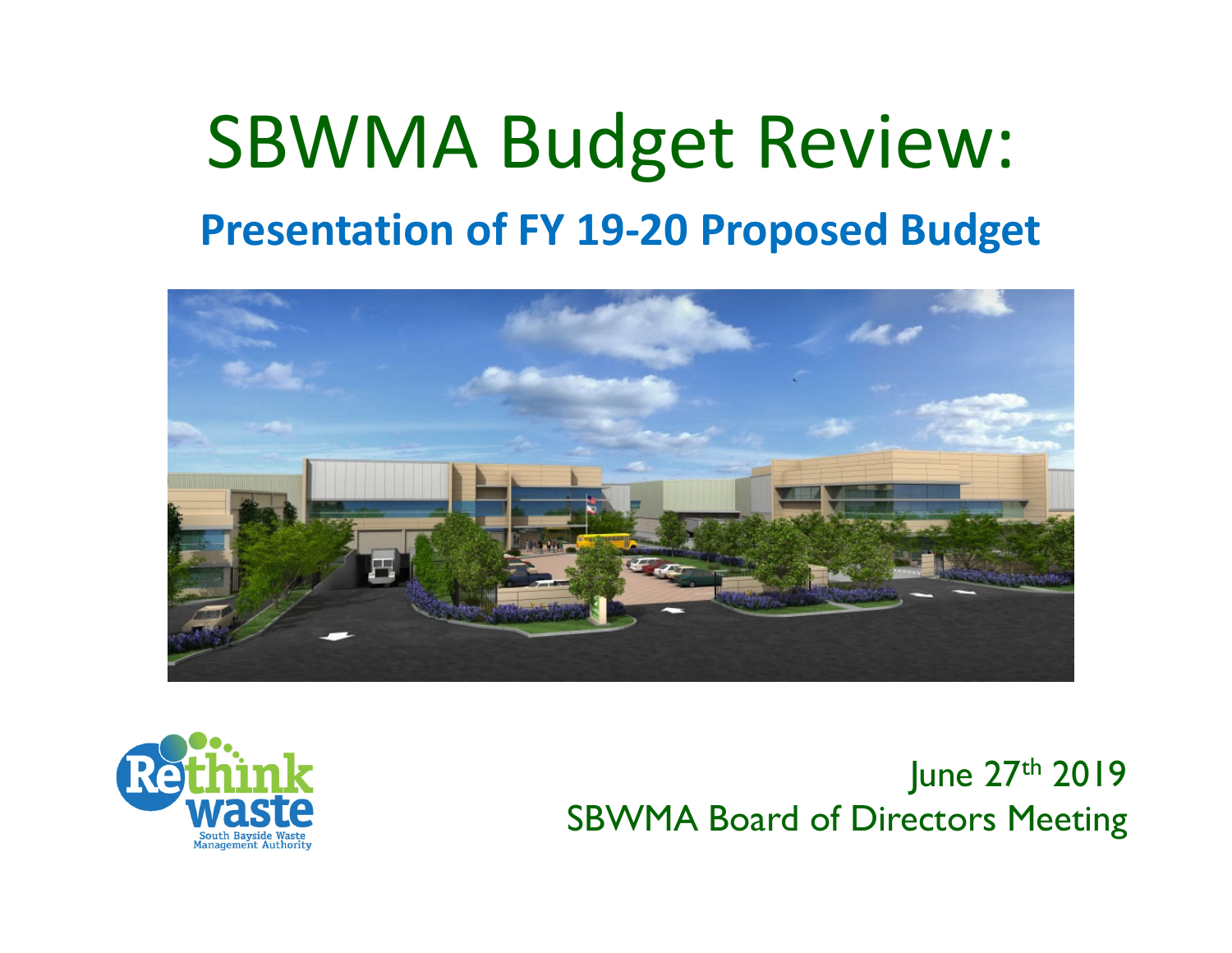# **Changes From Preliminary Budget**

| ADJUSTMENTS FROM THE MAY PRELIMINARY BUDGET |                                                            |               |              |        |                                                                           |  |  |  |  |  |
|---------------------------------------------|------------------------------------------------------------|---------------|--------------|--------|---------------------------------------------------------------------------|--|--|--|--|--|
| Line $#$                                    | <b>Expense Account</b>                                     | <b>Prelim</b> | Final        | Change | <b>Description</b>                                                        |  |  |  |  |  |
| 16                                          | <b>Office/Tenant Improvements</b>                          | \$18K         | \$30K        | \$12K  | Increased estimate - Storage room<br>build out for additional workstation |  |  |  |  |  |
| 65                                          | <b>Insurance Shoreway</b>                                  | \$973K        | \$999K       | \$26K  | Actual Quote with \$1M Deductible                                         |  |  |  |  |  |
|                                             |                                                            |               |              |        |                                                                           |  |  |  |  |  |
| Total                                       |                                                            |               |              | \$38K  |                                                                           |  |  |  |  |  |
|                                             | <b>CAPITAL ADJUSTMENTS FROM THE MAY PRELIMINARY BUDGET</b> |               |              |        |                                                                           |  |  |  |  |  |
| Year                                        | <b>Project</b>                                             | <b>Prelim</b> | <b>Final</b> | Change | <b>Description</b>                                                        |  |  |  |  |  |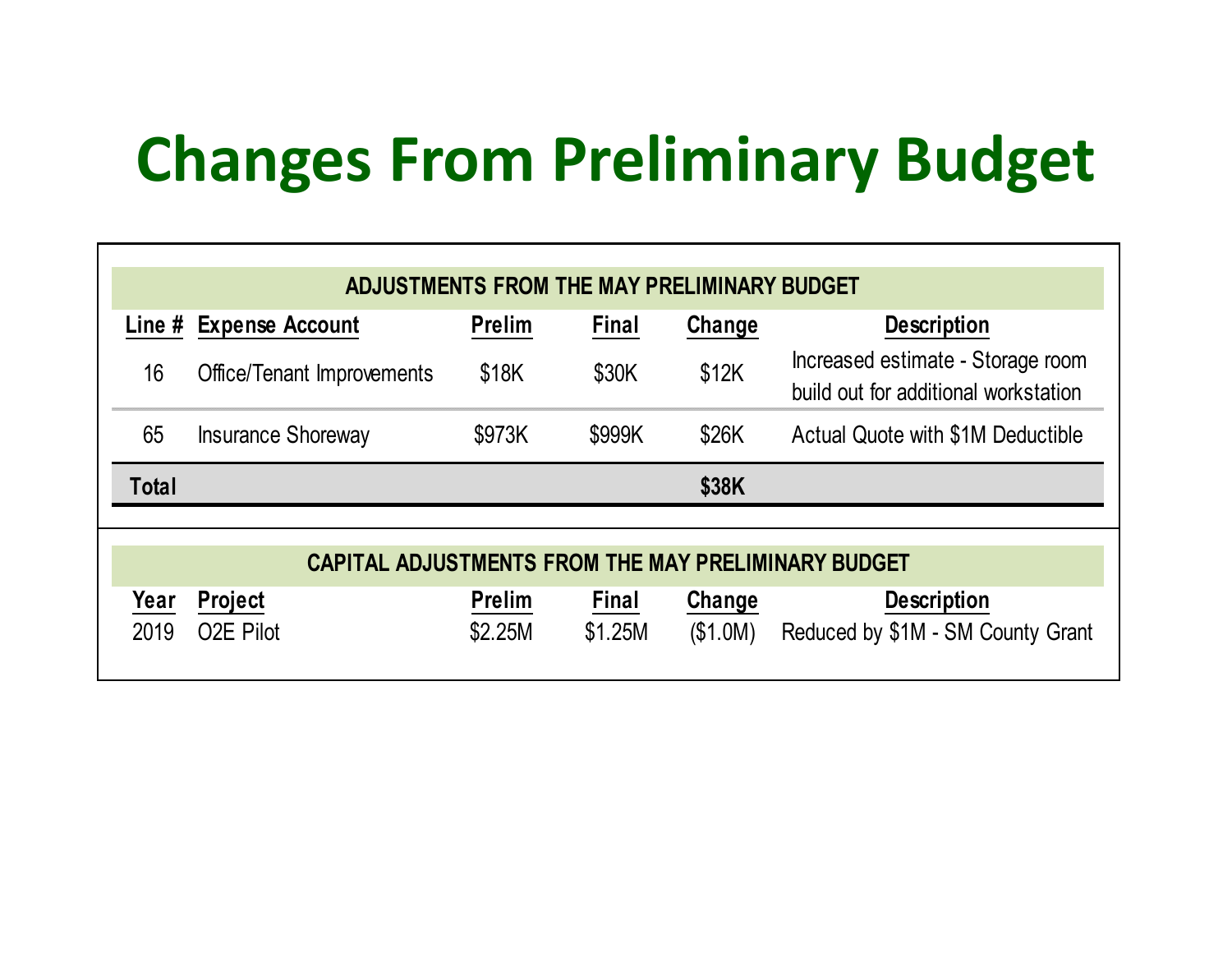#### **Financial Summary**

| <b>FY19/20 FINANCIAL SUMMARY</b> |                            |                            |                            |                |              |  |  |
|----------------------------------|----------------------------|----------------------------|----------------------------|----------------|--------------|--|--|
|                                  | <b>FY18/19</b>             | <b>FY18/19</b>             | <b>FY19/20</b>             | Variance to    |              |  |  |
|                                  | <b>Adopted</b>             | Mid-Year                   | Preliminary                | <b>Adopted</b> | Better/Worse |  |  |
| <b>Categories</b>                | <b>Budget</b>              | <b>Budget</b>              | <b>Budget</b>              | <b>Budget</b>  | $\%$         |  |  |
| <b>Total Revenue</b>             | \$51,694,168               | \$52,815,314               | \$55,117,884               | \$3,423,716    | 7%           |  |  |
| SBWMA Program                    | \$3,375,781                | \$3,444,818                | \$3,819,070                | \$443,289      | $-13%$       |  |  |
| Shoreway Operations              | 41,110,633<br>$\mathbb{S}$ | 41,189,305<br>$\mathbb{S}$ | 42,523,487<br>$\mathbb{S}$ | \$1,412,854    | $-3%$        |  |  |
| <b>Total Operating Expense</b>   | 44,486,414                 | 44,634,123                 | 46,342,557                 | \$1,856,143    | $-4%$        |  |  |
| Non-Operating Expense            | 4,894,949                  | 4,863,141                  | 5,176,269                  | 281,320        | $-6%$        |  |  |
| <b>Total Expense</b>             | 49,381,363                 | 49,497,264                 | 51,518,826                 | 2,137,463      | $-4%$        |  |  |
| <b>Net Income to Reserve</b>     | 2,312,805<br>S             | 3,318,050<br>S             | 3,599,057<br>S             | 1,286,252<br>S | 56%          |  |  |

•\$38K expense increase over the Preliminary Budget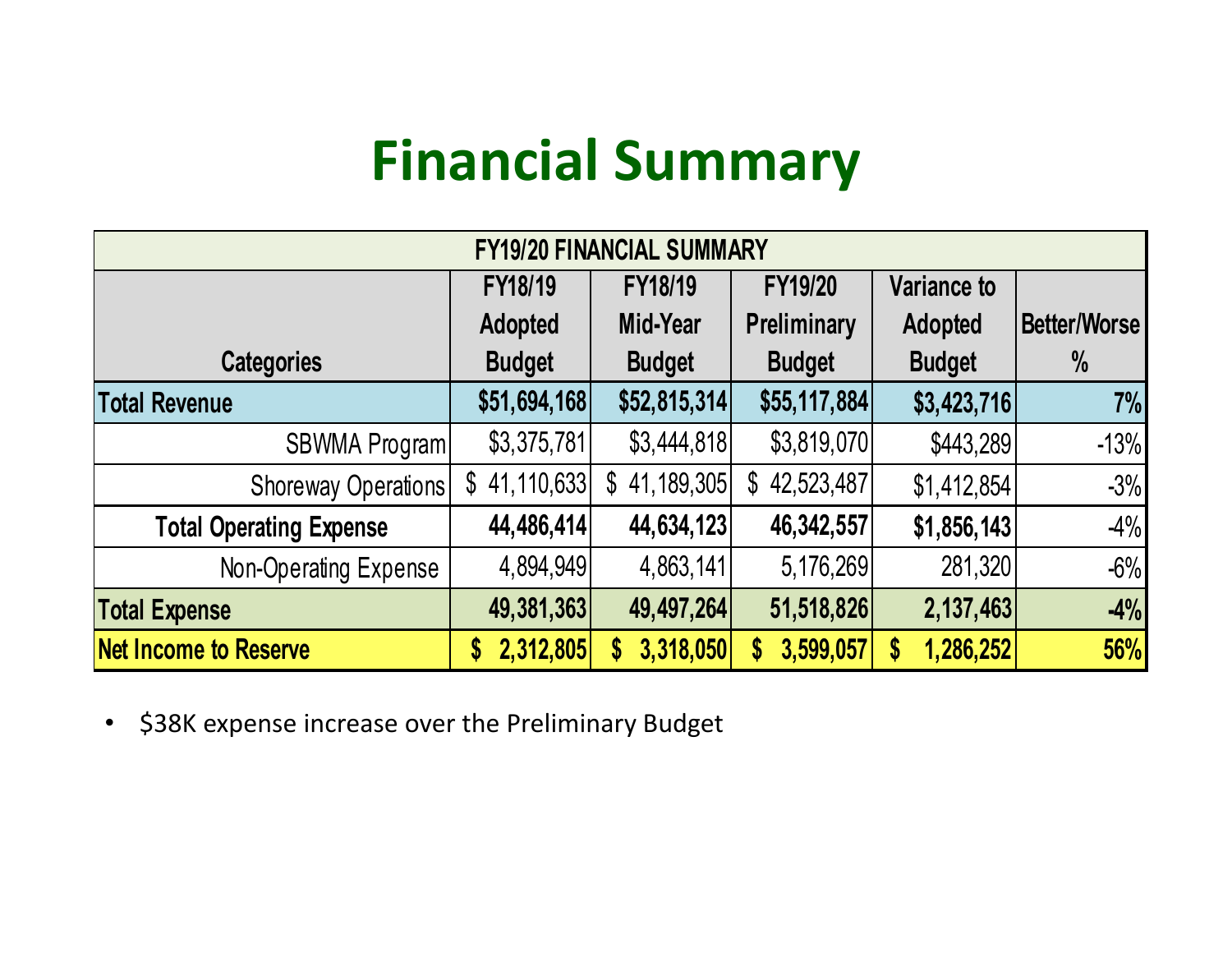## **Projected Reserves Balances**

| <b>FY19/20 BUDGET: RESERVE BALANCES</b>  |    |               |                |               |                           |               |                    |                   |                           |                 |
|------------------------------------------|----|---------------|----------------|---------------|---------------------------|---------------|--------------------|-------------------|---------------------------|-----------------|
|                                          |    |               | <b>ADOPTED</b> |               | <b>MID-YEAR</b>           |               | <b>PRELIMINARY</b> |                   | <b>FY20 vs. FY19</b>      |                 |
|                                          |    | <b>ACTUAL</b> |                | <b>BUDGET</b> |                           | <b>BUDGET</b> |                    | <b>BUDGET</b>     |                           | Mid-Year Budget |
|                                          |    | FY17/18       |                | FY18/19       |                           | FY18/19       |                    | FY19/20           |                           |                 |
| <b> UNCOMMITTED RESERVE:</b>             |    |               |                |               |                           |               |                    |                   |                           |                 |
| <b>RATE STABILIZATON (9% of expense)</b> | \$ | 4,764,699     | \$             | 4,938,136     | \$                        | 3,464,808     | l \$               | $4,636,694$   \$  |                           | 1,171,886       |
| EMERGENCY RESERVE (9% of expense) *      |    | 4,764,699     |                | 4,895,300     |                           | 4,454,754     |                    | 4,750,679         |                           | 295,926         |
| <b>CAPITAL RESERVE</b>                   |    | 5,598,894     |                | 957,415       |                           | 5,521,413     |                    | 7,810,492         |                           | 2,289,079       |
| UNDESIGNATED RESERVE                     |    |               |                |               |                           |               |                    |                   |                           |                 |
| <b>TOTAL UNCOMMITTED RESERVES</b>        | S  | 15,128,292    | \$             | 10,790,851    | \$                        | 13,440,976    | \$                 | $17,197,866$   \$ |                           | 3,756,890       |
| <b>COMMITTED RESERVE</b>                 |    |               |                |               |                           |               |                    |                   |                           |                 |
| EQUIPMENT REPLACEMENT (ANNUAL)           | \$ | 1, 192, 148   | \$             | 1,397,514     | \$                        | 1,397,514     | \$                 | $1,008,014$   \$  |                           | (389, 500)      |
| <b>BOND PROCEEDS</b>                     |    |               |                |               |                           |               | \$                 | 15,085,028        | \$                        | 15,085,028      |
|                                          |    |               |                |               |                           |               |                    |                   |                           |                 |
| <b>TOTAL RESERVES</b>                    | S  | 16,320,440    | S              | 12,188,365    | \$                        | 14,838,490    | \$                 | 33,290,908        | $\boldsymbol{\mathsf{s}}$ | 18,452,418      |
| <b>SHOREWAY REMEDIATION PROJECT</b>      | \$ | 1,233,640     | S              | 1,233,640     | $\boldsymbol{\mathsf{s}}$ | 1,233,640     | <b>S</b>           | $1,233,640$   \$  |                           |                 |

*\* Includes \$113,985 which is the annual FY19/20 property insurance premium savings with \$1M deductible vs. \$500k deductible.*

- • Emergency Reserve increased \$114k vs Preliminary Budget
	- $\bullet$ • Premium difference between \$1M deductible and \$500K deductible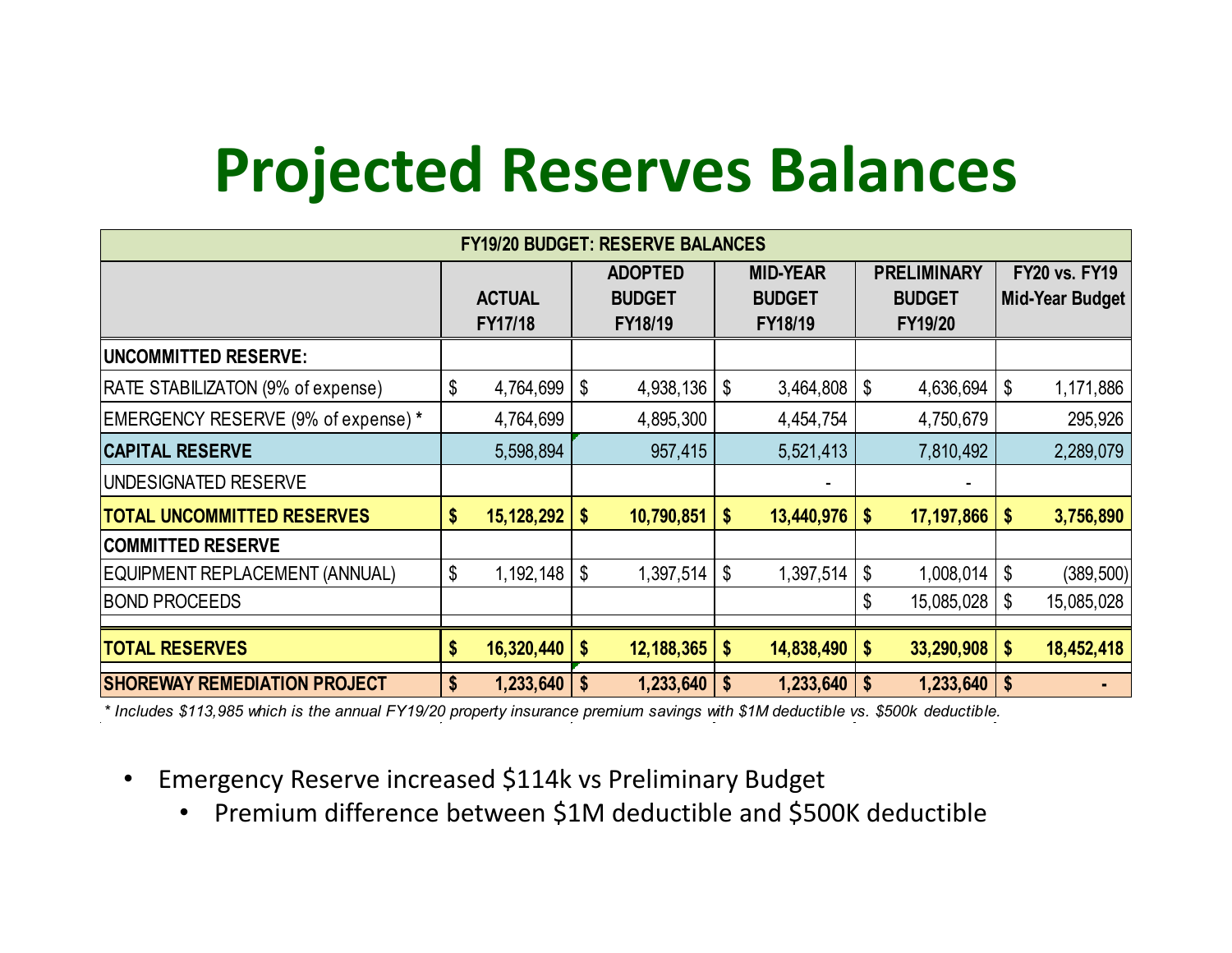#### **Franchise vs. Non‐Franchise Tip Fee/Ton**

| <b>FY19/20 BUDGETED TIP FEES/TON</b> |         |                                                          |  |  |  |  |  |  |
|--------------------------------------|---------|----------------------------------------------------------|--|--|--|--|--|--|
| <b>Material Type</b>                 | Fee/Ton | <b>Franchise Tip Non Franchise</b><br><b>Tip Fee/Ton</b> |  |  |  |  |  |  |
| Solid Waste                          | \$121   | \$127                                                    |  |  |  |  |  |  |
| <b>Green Waste</b>                   | \$126   | \$128                                                    |  |  |  |  |  |  |
| <b>Food Waste</b>                    | \$141   | \$141                                                    |  |  |  |  |  |  |
| C&D                                  | \$121   | \$121                                                    |  |  |  |  |  |  |
| Dirt                                 | \$108   | \$110                                                    |  |  |  |  |  |  |